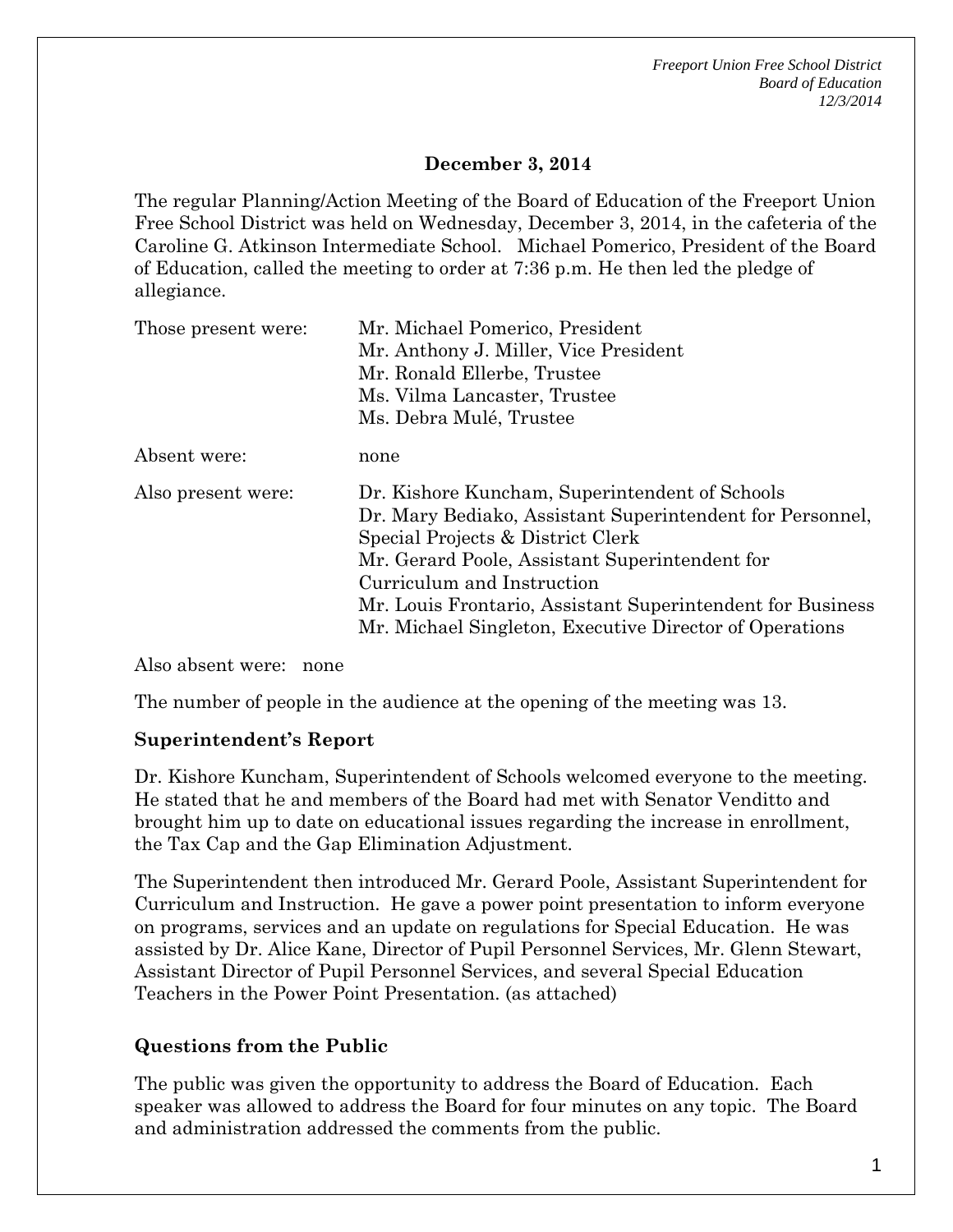*Freeport Union Free School District Board of Education 12/3/2014*

### **Items for Action**

On a motion by Ms. Mulé and a seconded by Mr. Ellerbe the following item was approved:

### **CSE/CPSE Minutes**

**BE IT RESOLVED,** that the Board of Education of the Freeport Union Free School District hereby accepts the minutes of the meetings of the Committees on Special Education and Preschool Special Education for the following dates: October 16, 17, 20, 21, 27, 28, 2014 November 3, 6, 7, 10, 13, 17, 18, 2014

The vote was unanimous, Ellerbe, Lancaster, Miller, Mulé and Pomerico.

On a motion by Mr. Ellerbe and a seconded by Ms. Mulé the following item was approved:

# **Appointment of the Library Board Trustee**

**BE IT RESOLVED,** that the Board of Education of the Freeport Union Free School District, upon the recommendation of the Board of Trustees of the Freeport Memorial Library, and Mr. Kenneth Bellafiore, Library Director, hereby reappoints **Mr. Russell Birdsall**, to the Library Board, for a five year term to begin November 25, 2014 through November 24, 2019.

The vote was unanimous, Ellerbe, Lancaster, Miller, Mulé and Pomerico.

#### **Executive Session**

At 9:29 p.m. Mr. Ellerbe moved to adjourn to executive session for one matter of negotiations and one matter of personnel.

The motion was seconded by Ms. Mulé and passed unanimously.

The vote was: Ellerbe, Lancaster, Miller, Mulé and Pomerico.

At 11:10 p.m., on a motion by Mr. Ellerbe and a second by Ms. Mulé the Board returned to open session. The motion carried unanimously.

The vote was; Ellerbe, Lancaster, Miller, Mulé and Pomerico.

# **Adjournment**

At 11:11 p.m. with no other business on a motion by Mr. Miller and seconded by Ms. Lancaster, the Board adjourned the meeting.

The vote was unanimous, Ellerbe, Lancaster, Miller, Mulé and Pomerico.